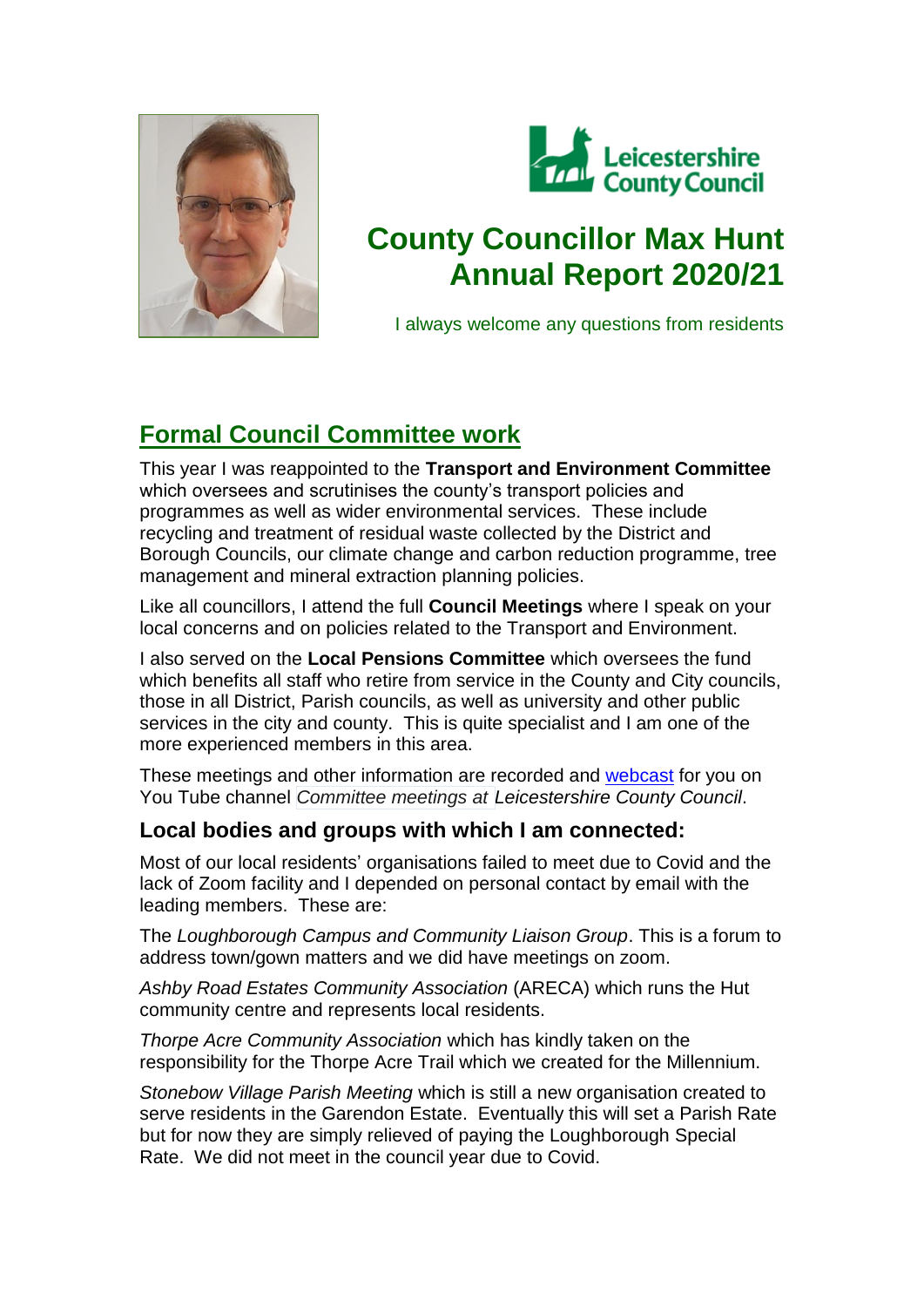### **Main Activities including Coronavirus Diary**

#### **Strategic issues concerning the County Council**



*Pix 1 The second major outbreak of Covid*

**Coronavirus**: I met weekly on-line with key officers of the County Council and monitored local instances closely.

This has enabled me to keep residents informed and also ensure services continue to be accessed. My particular concern was that all children were enabled, with the right comuter access, to maintain touch with teaching. I am still not

convinced this was complete. I also pressed for continuation of the library services, household waste site and promotion of exercise.

**Carbon reduction**: I have pressed for action to fulfil the declaration of Climate Change Emergency. As a result, the LCC Environment Policy has been updated to include a second tranche of action beyond direct County Council control. I have also proposed targets for more tree planting.

**Clean Air**: I have been working online with a small group of concerned people to scrutinise and question procedures for protecting the community from toxic emissions from the EfW Incinerator being built at Junction 23 of the M1.

**Public Health and Transport**: I would like to see these two departments coordinate more closely. Active travel it very important to health when it comes to developing transport. It is notable, for example, that the A512 Major Road Improvement has completely omitted any improvements to cycleways or footways and abandoned the K62 footpath (Public Right of Way). Understand the footpaths and footways (pavements) will be reviewed.

**Looked after Children and young people**: I continue to be concerned at the rising number of children in care. Post Covid I will be asking for more youth service engagement with young people who have missed so much this year.

**Public Open Space**: I continue to argue against houses sold freehold but with a covenant compelling them to pay for maintenance of local areas of public open space. In some cases Parish Councils can successfully offer to adopt open space but this isn't available in Loughborough.

**Schools, Streets and Traffic**: I have made representations to address the clash of pedestrians and motor traffic outside schools in my Division. We badly need some controls on traffic around primary schools in particular. I expect new enforcement against vehicles idling, and intend to follow this up.

**Pensions**: I have again supported the 1% increase in employer contributions and the move to pooling transactions through LGPS Central. I remain concern that financial considerations overlay all Environmental and Ethical decisions which may not give sufficient cover for very rapid environmental changes in the investment market leaving some assets stranded.

**Council Tax**: I am very much aware and regularly discuss with residents of the rising rate of county council tax which is becoming out of proportion to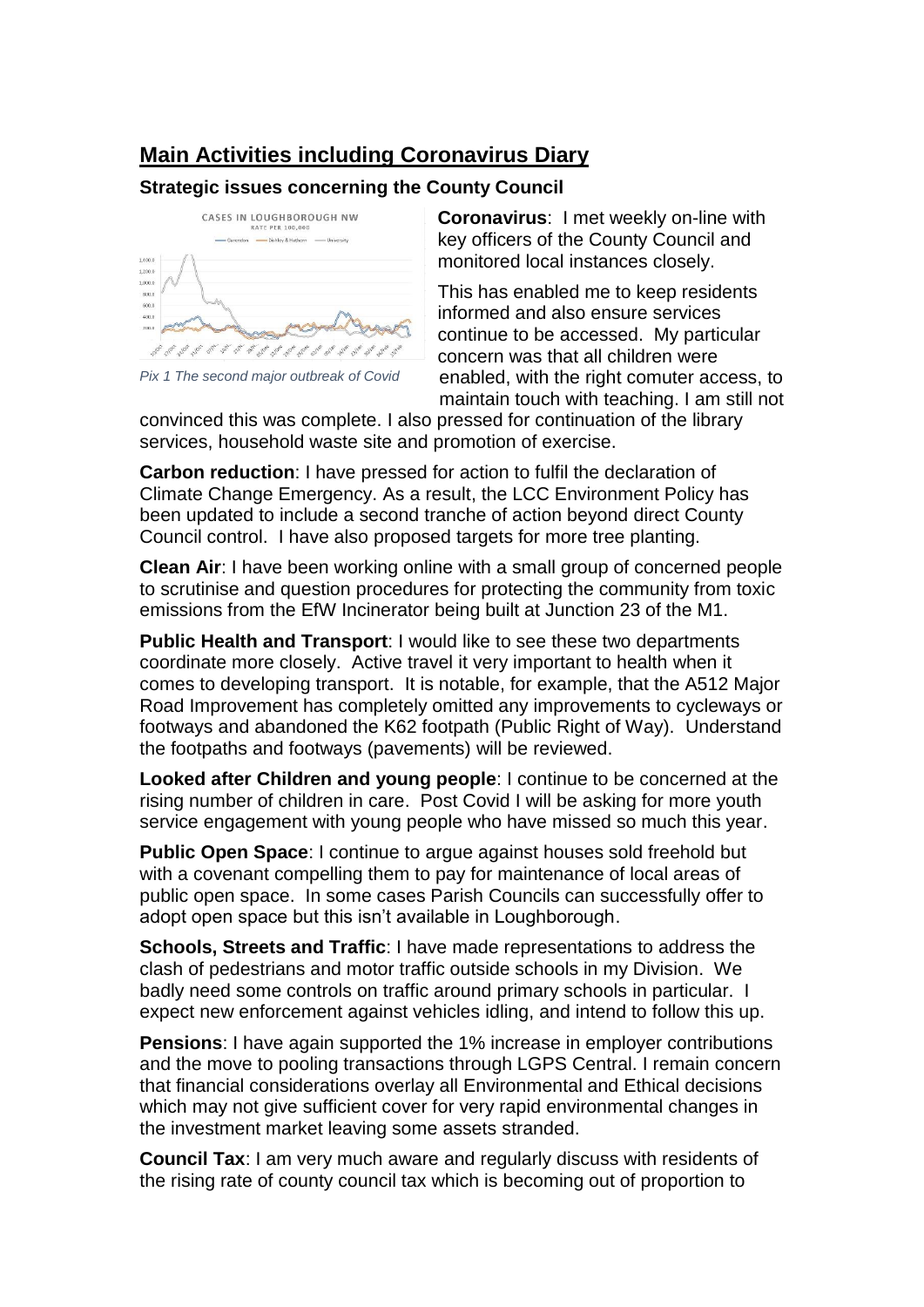within family budgets. The rise this year (2021/22) of a further 3% plus 2% on adult social care highlights again the urgency of rebalancing the costs of adult social care across the sectors.

#### **Local Issues for residents and individuals.**

- o I have addressed landscaping and other aspects of P/20/2187/2 amd P/20/0505/2 regarding West of Loughborough development (WoL SUE). I have reported regularly to residents who are on my mailing list.
- o HMOs: Continue to press for complete embargo (0%) on further HMOs. This will be decided by Charnwood BC within the Draft Local Plan
- $\circ$  Campaigning with residents for improvements to the maintenance of Booth Woods and the Old Railway Path.
- *Pix 2 My Autumn Newsletter* o Completing the order for the Thorpe Acre Trail.



- o Contributed to the bid for a Town Deal Grant for Loughborough, and in particular support for the Generator Project on Frederick Street...
- o Requested two new Bus Shelters for Sharpley Road area
- o Arranged for a speed poster campaign on Buckingham & Sandringham Drive in 2021/2, unfortunately postponed due to Covid
- o Addressed various on-going local matters: Alan Moss Road (grass verges), Blackbrook Road (parking), Litter and Fly tipping (Railway Track, Browning and Wordsworth Roads), Tree felling (Garendon Estate), Garendon Green (Parking, Bus stop lining) and Campus developments (Covid testing), Lillishall and St Olave Roads (Garendon Estate issues), Blackbrook and Shortcliffe brook (flood concerns), including regular contact with police and campus officials.

#### **Some specific matters raised personally in Full Council/Committee**

Meetings have been truncated and held on-line but I have nevertheless raised:

- Tree planting
- Bus Shelter provision
- Cost of A512 Major Road Works
- DfT 20/1 Guidance on Cycle Infrastructure
- Emissions from EfW Newhurst Incinerator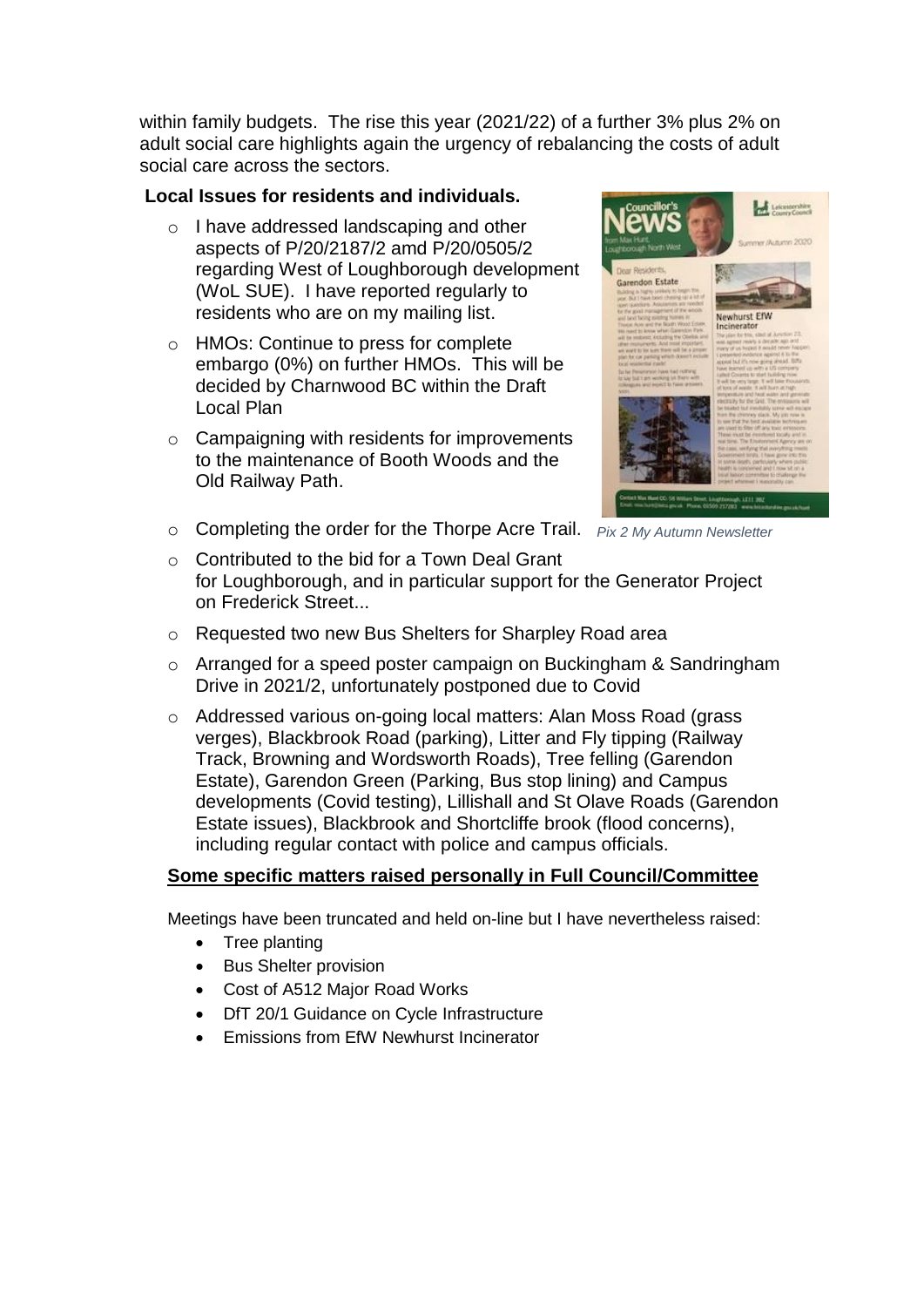#### **Priorities for the future are:**

- o To minimise further effects of the pandemic, and *build back better* in the aftermath.
- o Ensure Social Care services are at their best and have the staff they need to care for vulnerable people under the pandemic
- o Promote the Loughborough town centre
- o Sufficient high quality school,
	- pre-school and childcare places in the area I represent.



*Pix 3 Campaigning outside County Hall before Covid!*

- o Promote early carbon zero measures widely.
- o Monitor detailed plans for West of Loughborough/Garendon Park development as they emerge, particularly via Conditions and Sections 106 agreement to P/14/1855/2 and subsequent applications.
- o Explore new ways to reduce congestion between children/parents and through traffic on Rupert Brooke Road and Old Ashby Road in particular.
- o Disseminate the messages of county's public health work promoting Active **Travel**
- o Better information to families about services for elderly people and people with learning difficulties.
- o Support voluntary organisations and try to ensure that grants and participative budgeting is directed towards social priorities.
- o Campaign for better funding for the NHS. Never take great performance from our acute services in UHL, mental health in LPP and GP services for granted.
- o Improving bus services (Kinchbus in particular) and examine the options within the County's new [Enhanced Bus Partnership.](http://www.passengertransport.co.uk/2021/03/plenty-of-ambition-but-ambiguity-also/)
- o Introduce road safety improvements where possible and further community speeding interventions to reduce casualties.
- o Continue to campaign with others to reduce casualties involving cycles and pedestrians. Support safer cycle routes.
- o See that the old Garendon High School building is used to the full for educational purposes.
- o Ensure transport for post 16 students to special schools for SEND settings.